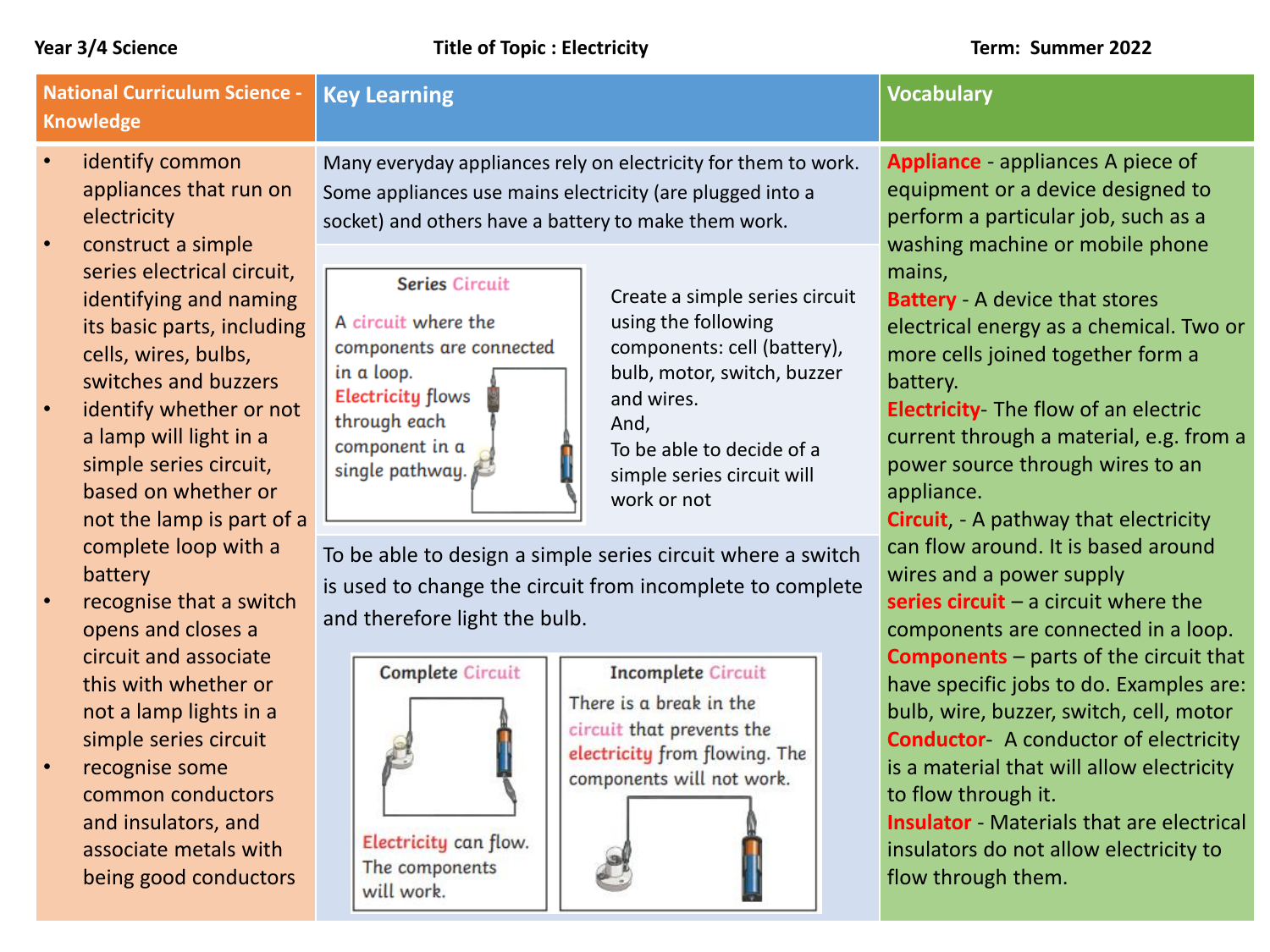### **Year 3/4 Science Title of Topic : States of Matter Term: Spring 2022**

# **National Curriculum Science – working scientifically**

- Asking relevant questions and using different types of scientific enquiries to answer them
- Setting up simple practical enquiries, comparative and fair tests
- Making systematic and careful observations and, where appropriate, taking accurate measurements using standard units, using a range of equipment, including thermometers and data loggers
- Gathering, recording, classifying and presenting data in a variety of ways to help in answering questions
- Recording findings using simple scientific language, drawings, labelled diagrams, keys, bar charts, and tables
- Reporting on findings from enquiries, including oral and written explanations, displays or presentations of results and conclusions
- Using results to draw simple conclusions, make predictions for new values, suggest improvements and raise further questions
- Identifying differences, similarities or changes related to simple scientific ideas and processes
- using straightforward scientific evidence to answer questions or to support their findings.

To Recognise common conductors and insulators

### **Examples of Electrical Conductors**

# water metal

**Examples of Electrical Insulators** 



And test these in an electrical circuit to demonstrate conductivity.

To learn how to work safely with electricity in a classroom environment and ways we can help reduce the amount of electricity used around the home.



### **Key Learning continued... CONSIDER SCIENTIFIC Investigations**

Insulators and conductors – Set up a comparative test: Which materials are insulators and which are conductors by testing and comparing materials in a circuit.

Record and present findings